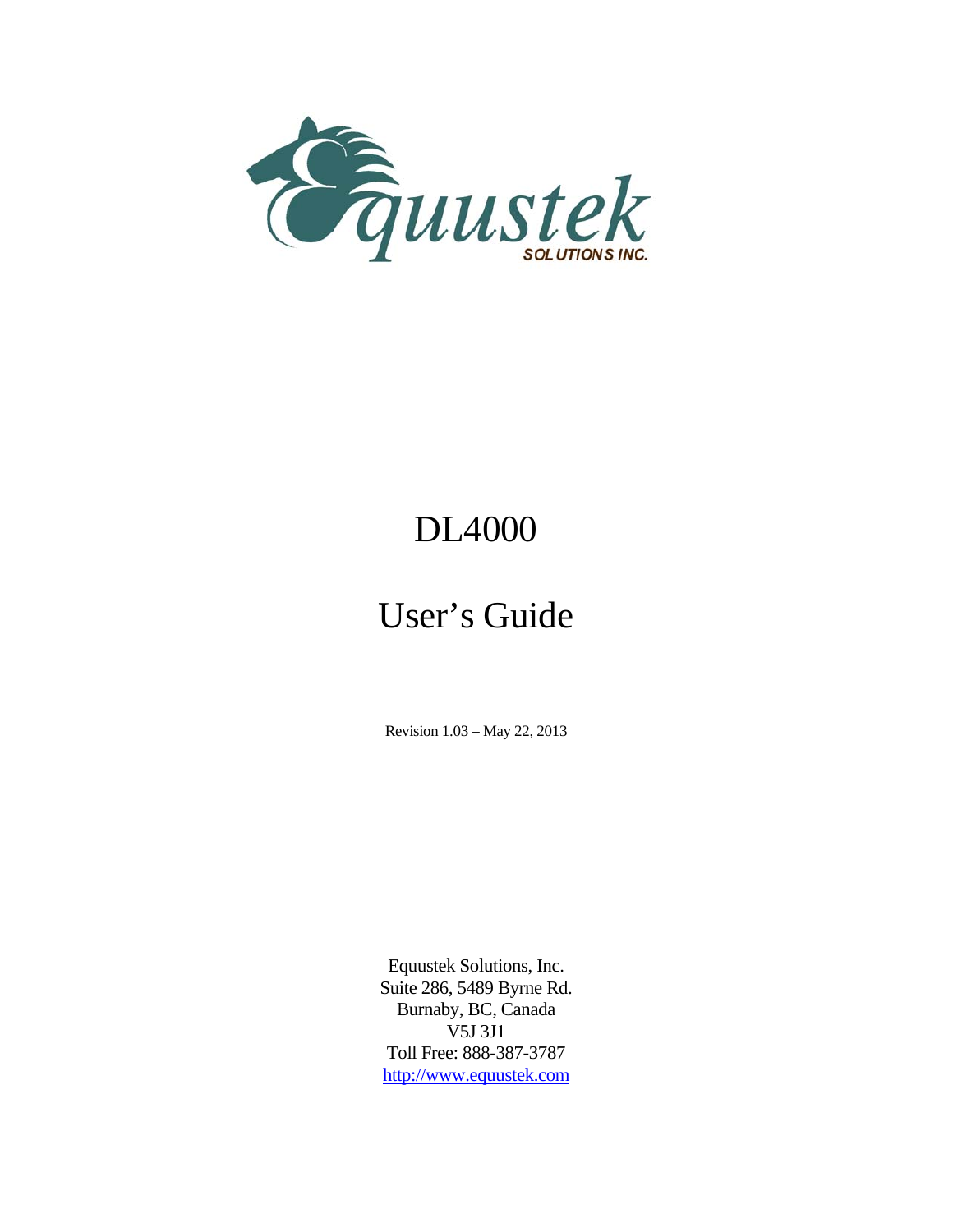### **Table of Contents**

| 7.1 DL4000-DFX - Two DF1 serial devices to a PLC/SLC CH0 or DF1 port  12 |
|--------------------------------------------------------------------------|
|                                                                          |
| 7.3 DL4000-MMX - Modbus RTU Slave to Modbus ASCII Master interface 13    |
|                                                                          |
|                                                                          |

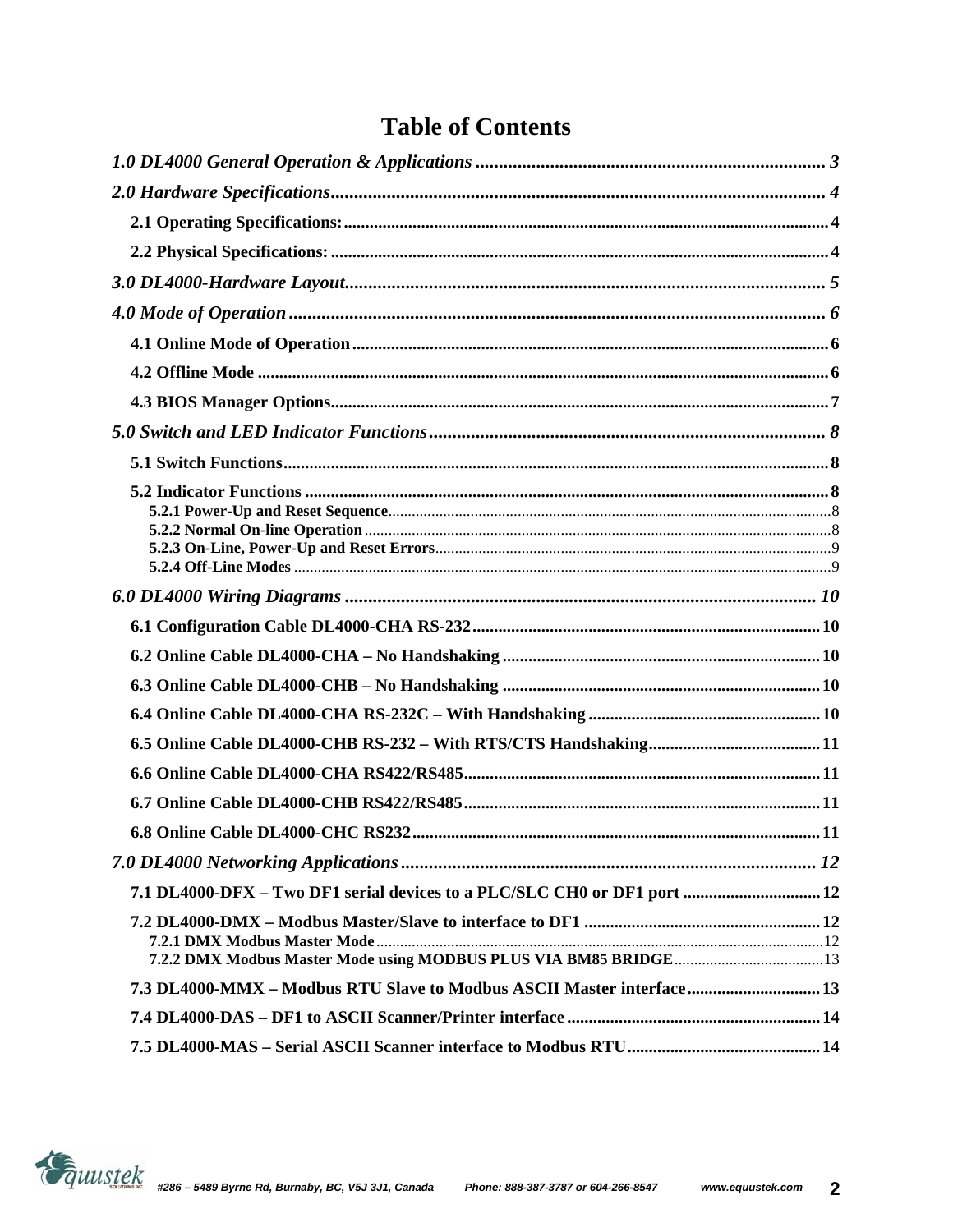# **1.0 DL4000 General Operation & Applications**

The DL4000 hardware platform was designed to be used as a smart Serial to Serial converter. It comes in a DC powered Din-Rail Mountable compact cabinet for ease of portability and installation. Standard protocols such as Modicon Modbus and Allen-Bradley's DF1 exist already. Other protocols and operations are easily programmed per customer's requests.

The DL4000 has three serial channels, CHA, CHB, and CHC for intermixing protocols and communication standards. RS232C, RS422 and RS485 are available on CHA and CHB, while CHC only does RS232.

Configuration of the operating parameters is done quickly and easily by the DL32 V3.X for all DL4000 models except DL4000-DMX use EQ32, both EQ32 and DL32 are windows based software shipped with the unit or available on the Equustek Website.

Currently there are five standard DL4000 products available and many other customized ASCII protocol interfaces have been done. Contact Equustek Solutions to see if the DL4000 is the correct device for your communication needs.

The **DL4000-DMX** is a two port device that bridges your Modicon Modbus devices to ones using the DF1 protocol. The DMX can either be used as Modbus Master or Slave as well as having both Modbus ASCII and RTU protocols.

The **DL4000-DFX** is a three port DF1 device. This will allow Two DF1 devices to talk to one CH0 of a PLC or SLC. The ability to intermix Half-Duplex and Full Duplex, or RS232 and RS422 greatly improves the effectiveness of the PLC's CH0 programming port.

The **DL4000-MMX** allows Modbus RTU devices to communicate with multiple Modbus ASCII devices.

The **DL4000-DAS** interfaces Serial ASCII devices (Scanners/Printers) to A-B's DF1 protocol.

The **DL4000-MAS** interfaces Serial ASCII Scanners to Modicon's Modbus Protocol. The DL4000-MAS acts as a Modbus Master device and writes the ASCII data to a specific register in a specified slave device.

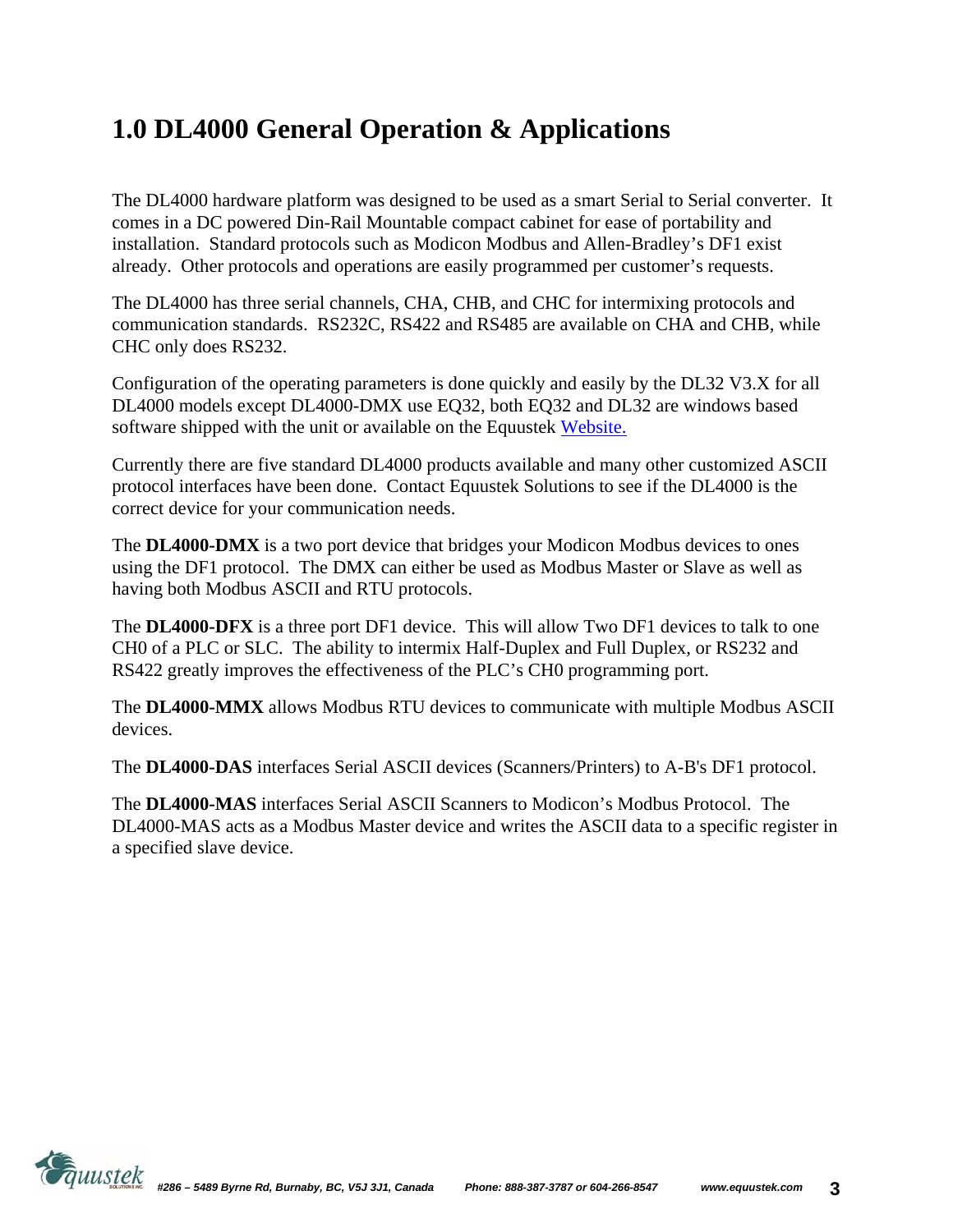# **2.0 Hardware Specifications**

The DL4000 Hardware Platform has the following specifications.

### **2.1 Operating Specifications:**

CHA and CHB have full RS232C, as well as both RS422 4 wire and RS485 2 wire modes. Both channels have the ability of being configured with asynchronous speeds upto 230.4 KBaud

CHC has a 3 wire RS232 interface (TX, RX, GND) and is capabable of speeds upto 38.4 KBaud

Currently DF1, Modbus, and ASCII are the supported protocols. Custom ones are easily implemented. Both CRC 16 and BCC error checking can be implemented; custom error checking can be added at the customer's request.

Simple Parameter Configuration using menu driven Windows (95/98/ME/XP/NT/2000) based Program via RS-232 Cable.

Configuration and Reset Pushbuttons to setup online configuration parameters and do a full Hardware Reset

Operating Parameters are stored in Non-Volatile Serial EEPROM

The DL4000 uses FLASH upgradeable firmware from the configuration Software.

Bi-Color (Green/Red) LED's for each communication channel indicates activity and status. Green POWER LED indicates power on.

### **2.2 Physical Specifications:**

Dimensions: 1.2" H x 4.75" D x 3.2" W (30.4 x 120.7 x 81.3 mm) - Weight 0.56 Lbs (0.2 Kg) Installation: Metal Enclosure; Desktop, # 8 Bolts, or Din Rail Mounting Operating Environment: 32 to 122  $\mathrm{P}F(0 \text{ to } 50 \mathrm{~}^{\circ}\mathrm{C})$ Storage: -40 to 185°F (-40 to 85°C) Humidity: 5% to 95% non-condensing Power: 9-27V DC - 1.8 Watts

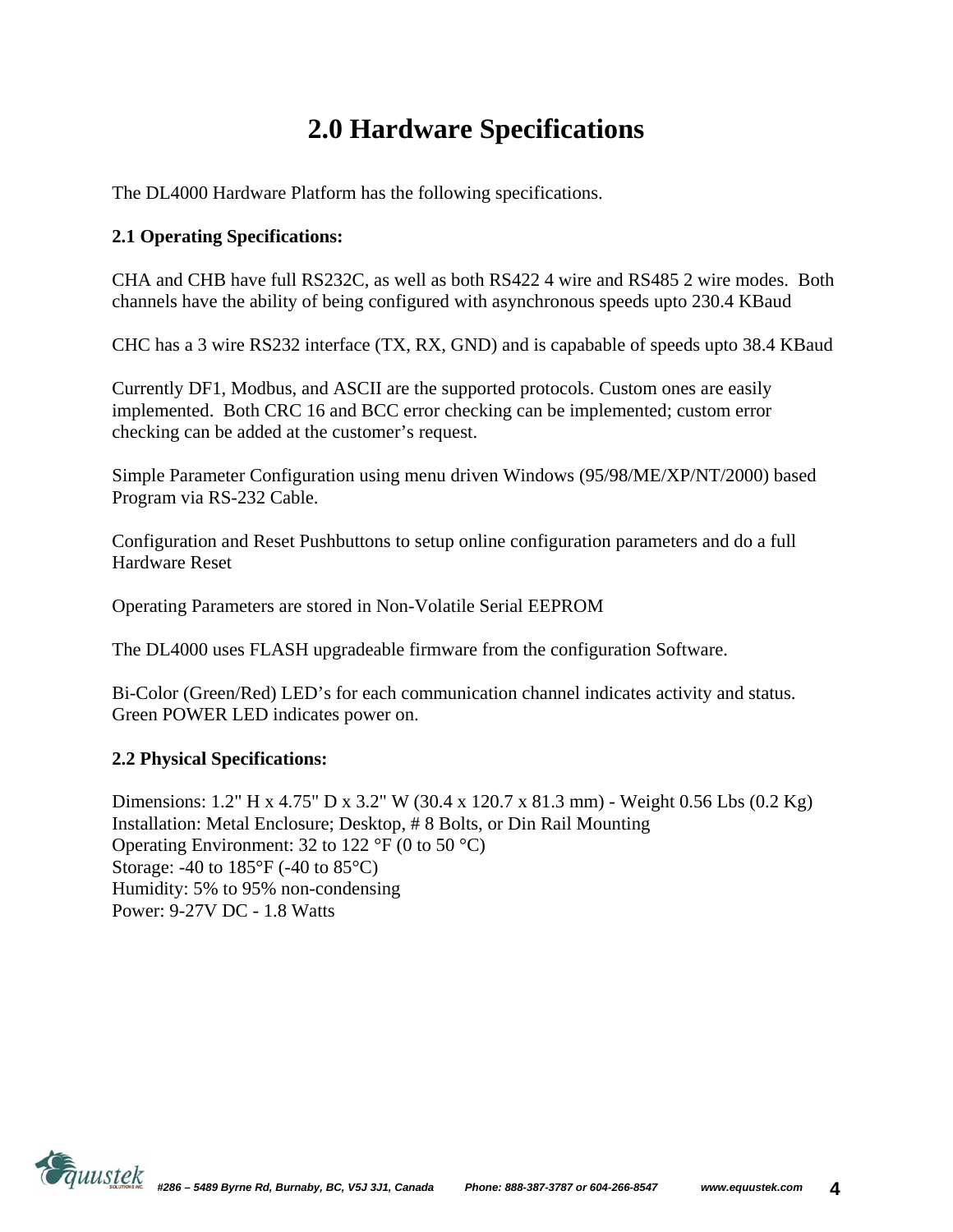# **3.0 DL4000-Hardware Layout**



This Section contains information of the physical position and purpose of the components of the DL4000.

The top row contains the following connectors. Going left to right.

- 2 pin Power Connector
- CHA RS422 and RS485 4 pin Screw terminal (Phoenix Type)
- CHC RS232 3 pin Screw terminal (Phoenix Type)
- CHB RS422 and RS485 4 pin Screw terminal (Phoenix Type)

The LED's are on the left side going CHA to Power from top to bottom.

The RESET pushbutton is on the left side, the Configure pushbutton is on the right side.

The bottom side of the DL4000 has the following connectors: Going Left to Right.

- 9 Pin DM9M connector for CHA RS232C communications
- 9 Pin DM9M connector for CHB RS232C communications

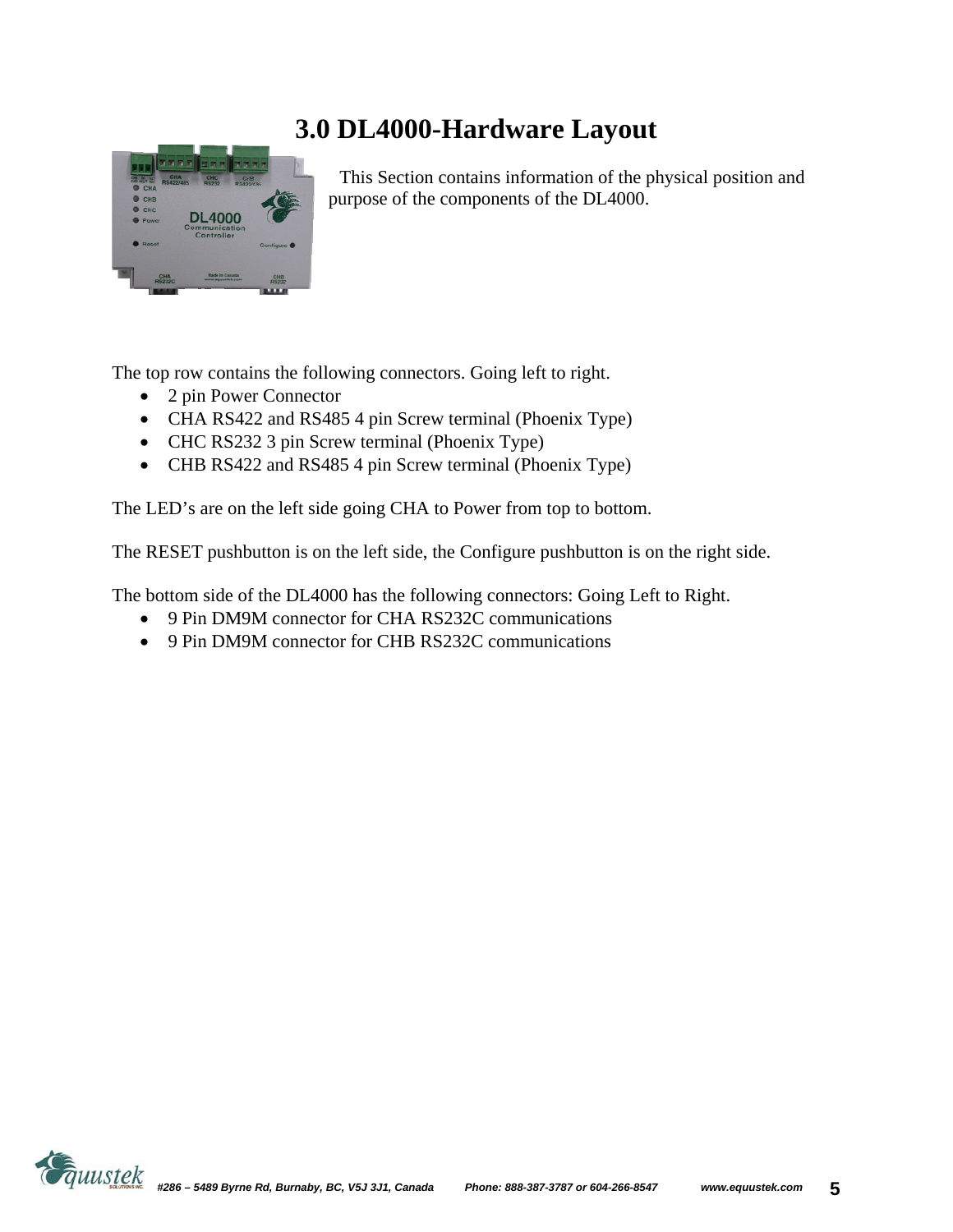# **4.0 Mode of Operation**

### **4.1 Online Mode of Operation**

Online Mode is the normal operating Mode of the DL4000. In this mode the Channels are now configured as they are defined by the configuration and the DL4000 Model. The DL4000 is ready to interface your equipment.

The Reset pushbutton automatically puts the DL4000 into Online mode.

### **4.2 Offline Mode**

Once the Configure Pushbutton is pressed the Offline BIOS Manager is started. Using either the configuration software and the **"DL Offline Manager"** option or a Windows Hyper Terminal type program with com port settings of 9600 Baud, 8,N,1 and Xon/Xoff flow control.

### **BIOS MANAGER for DL4000 - Ver 4.00 Nov 29,01**

 **(c) Equus Technologies. 2001** 

### **MAIN MENU**

- **1 Restore EEPROM to Factory settings**
- **2 WRITE new Firmware**
- **3 Memory DUMP**
- **4 OFF-LINE Diagnostics**
- **5 DEBUG Mode**
- **6 FIRMWARE Version 7 - ONLINE**

 **MAKE SELECTION (1-7) –** 

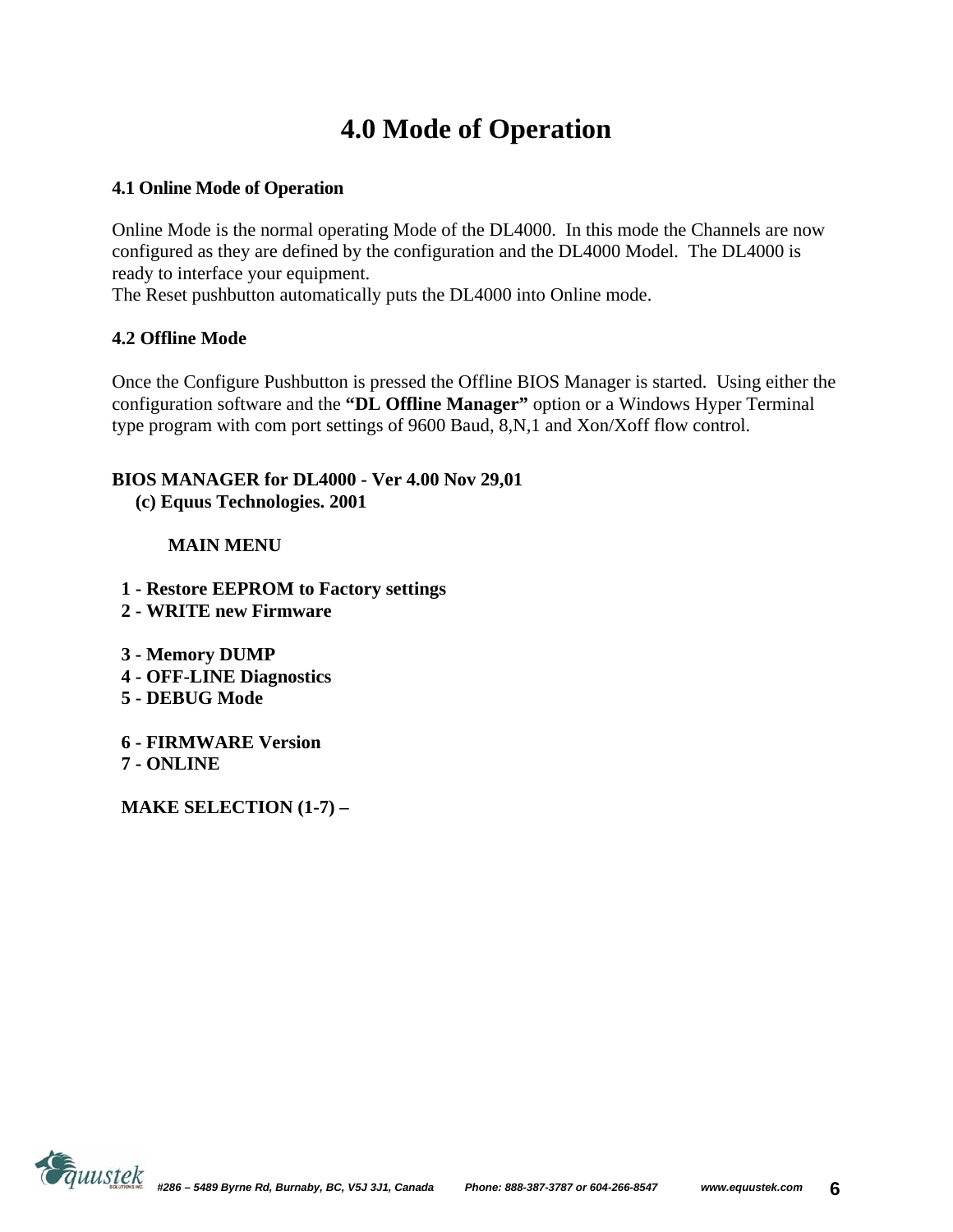### **4.3 BIOS Manager Options**

1. Restore EEPROM to factory settings

Once pressed you will be asked "**Restore EEPROM to defaults (Y/N)?**" If the answer is "Y"es then the Online parameters will be reset to defaults of Address 1, and settings of 9600,N,8,1 on each communication channel.

2. Write New Firmware

Once pressed the message **"This \*WILL\* overwrite DATALINK system code enter (Y/N) to proceed"** will be displayed. Hit "Y" and the next message will appear telling you that it is alright to send the new firmware to the Flash; **ERASING FLASH, PLEASE WAIT...** 

### **SEND FIRMWARE TEXT FILE NOW...**

Once the message to send the firmware appears then either click on the "Burn Flash System File" button to select the .txt file to send, or send the Text File under HyperTerminal. Wait for an **"\*A-OK\* BURN COMPLETE!"** message to appear.

3. Memory Dump

This is used to display the RAM memory of the DL4000. This should only be done after contacting Equustek Solutions to debug problems.

4. Off-Line Diagnostics

Starts a series of tests to test the DL4000's hardware and should only be done if instructed so by a trained person.

5. Debug Mode

Starts up a DL4000 internal Debug mode that can be used by trained personnel to debug problems and check hardware configuration and operation.

6. Firmware Version

Once selected the current DL4000 model and version numbers will be displayed. Can be used to check the correct firmware was burnt into the Flash or if the DL4000 has the most up to date firmware in the Flash.

7. Online

Does a soft "software" reset of the unit to put it online.

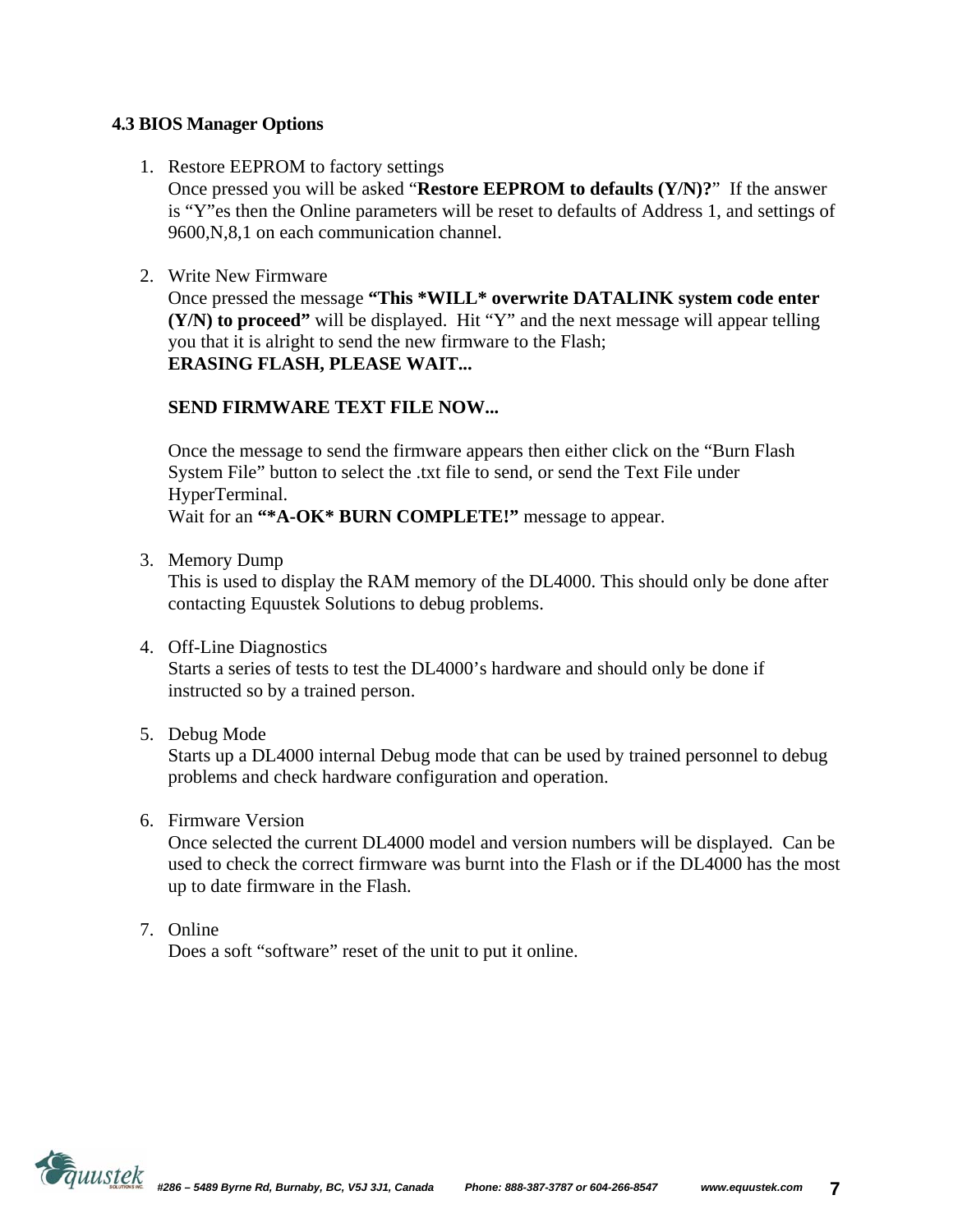# **5.0 Switch and LED Indicator Functions**

### **5.1 Switch Functions**

The Reset pushbutton will perform a complete hardware reset of the DL4000. It is identical to a complete power cycle and will cause the DL4000 to go through its LED start-up sequence as defined in Section 5.2.1.

The Configure pushbutton takes the DL4000 out of On-Line operation mode and puts it in the BIOS Manager mode. The BIOS Manager mode also allows for configuration parameters to be downloaded from or uploaded to the Windows based configuration software (DL32-4000). When this mode has been entered the CHA and CHC will be RED and CHB will be out. To put the unit back On-line it is necessary to either press the Reset or cycle the DC power supplied to the DL4000.

#### **5.2 Indicator Functions**

### **5.2.1 Power-Up and Reset Sequence**

On Power-up or after the Reset button has been pressed the DL4000 executes a self diagnostic check-up or the ram and flash firmware. The correct LED indicator sequence to show the DL4000 is functioning properly is as follows: After all LEDS go out.

| LED        | <b>STATUS</b>             |
|------------|---------------------------|
| Power      | <b>Green Continuously</b> |
| <b>CHC</b> | Green for 0.5 seconds     |
| <b>CHB</b> | Green for 0.5 seconds     |
| <b>CHA</b> | Green for 0.5 seconds     |

After this sequence the DL4000 goes into the On-line mode of Operation. The LED indicators will behave in the certain way defined by the DL4000 model used. Most likely all LEDS will be off waiting for communication on its channels.

### **5.2.2 Normal On-line Operation**

The following is a description of the normal operation of the Channel Leds on the DL4000. Custom products operation will differ than the following:

| <b>LED</b> | <b>Description of Operation</b>                                          |  |
|------------|--------------------------------------------------------------------------|--|
| Power      | Green Indicates Power is being supplied to the DL4000.                   |  |
| CHA,       | Flashes GREEN for 0.5 seconds when a Character is Received or            |  |
| $CHB, \&$  | Transmitted. If Characters are being received of transmitted faster than |  |
| <b>CHC</b> | this then it might appear the LED is on SOLID. Flashes RED for 0.5       |  |
|            | seconds if a NAK is received or transmitted in DF1 protocol. Will also   |  |
|            | flash if all serial communication buffers are full.                      |  |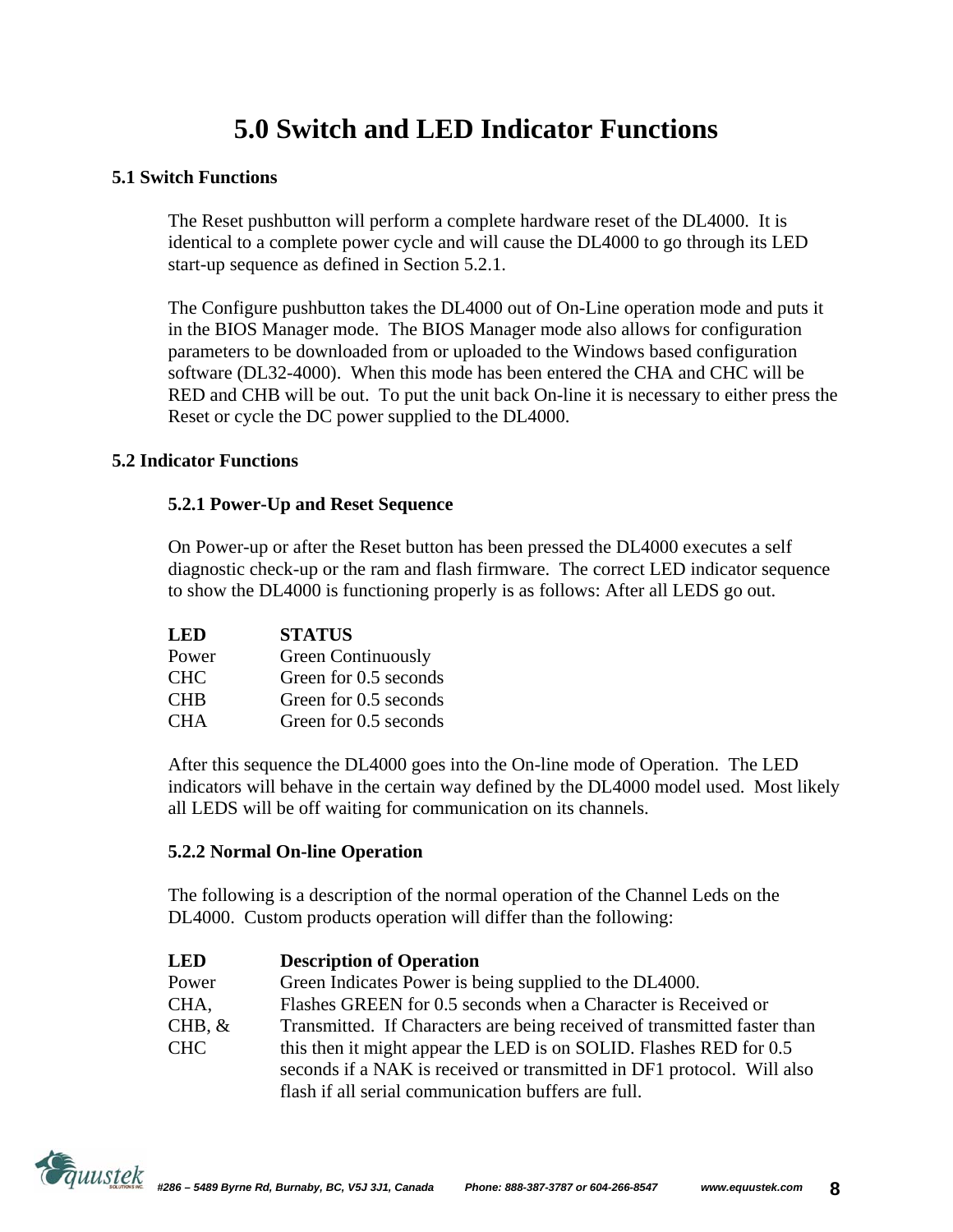### **5.2.3 On-Line, Power-Up and Reset Errors**

The following table describes the meaning of LED patterns if the internal diagnostic tests detect an error on Reset/Power-Up.

| <b>LED</b> Pattern<br><b>Flashing RED</b>    | <b>Description of Problem</b><br>CHA, CHB, & CHC The flash has not be burnt properly and the A-OK was not<br>transmitted. Please reburn the flash with the correct text file.<br>Contact Customer Support for help. |
|----------------------------------------------|---------------------------------------------------------------------------------------------------------------------------------------------------------------------------------------------------------------------|
| <b>Solid RED</b>                             | CHA, CHB, & CHC The BIOS has been corrupted. A new Flash Chip has to<br>be supplied by the factory. Please contact Customer support.                                                                                |
| <b>Start-up Sequence</b><br>keeps repeating. | The DL4000 EEPROM is corrupt Please Restore to Factory<br>Settings (See Section 4.3) and then reconfigure the unit.                                                                                                 |

#### **5.2.4 Off-Line Modes**

The following table describes the meaning of LED patterns in the different Off-Line modes of operation.

| <b>LED</b> Pattern<br>CHA & CHC<br>Solid RED                | <b>Description of Operation</b><br>BIOS Manager/Configuration Parameter Download/Upload |
|-------------------------------------------------------------|-----------------------------------------------------------------------------------------|
| CHA & CHC<br>Solid Green<br><b>CHB</b> Solid Red            | <b>Offline Hardware Diagnostics Testing Mode</b>                                        |
| <b>CHA Solid Red</b><br><b>CHB &amp; CHC</b><br>Solid Green | <b>Offline Debug Mode</b>                                                               |

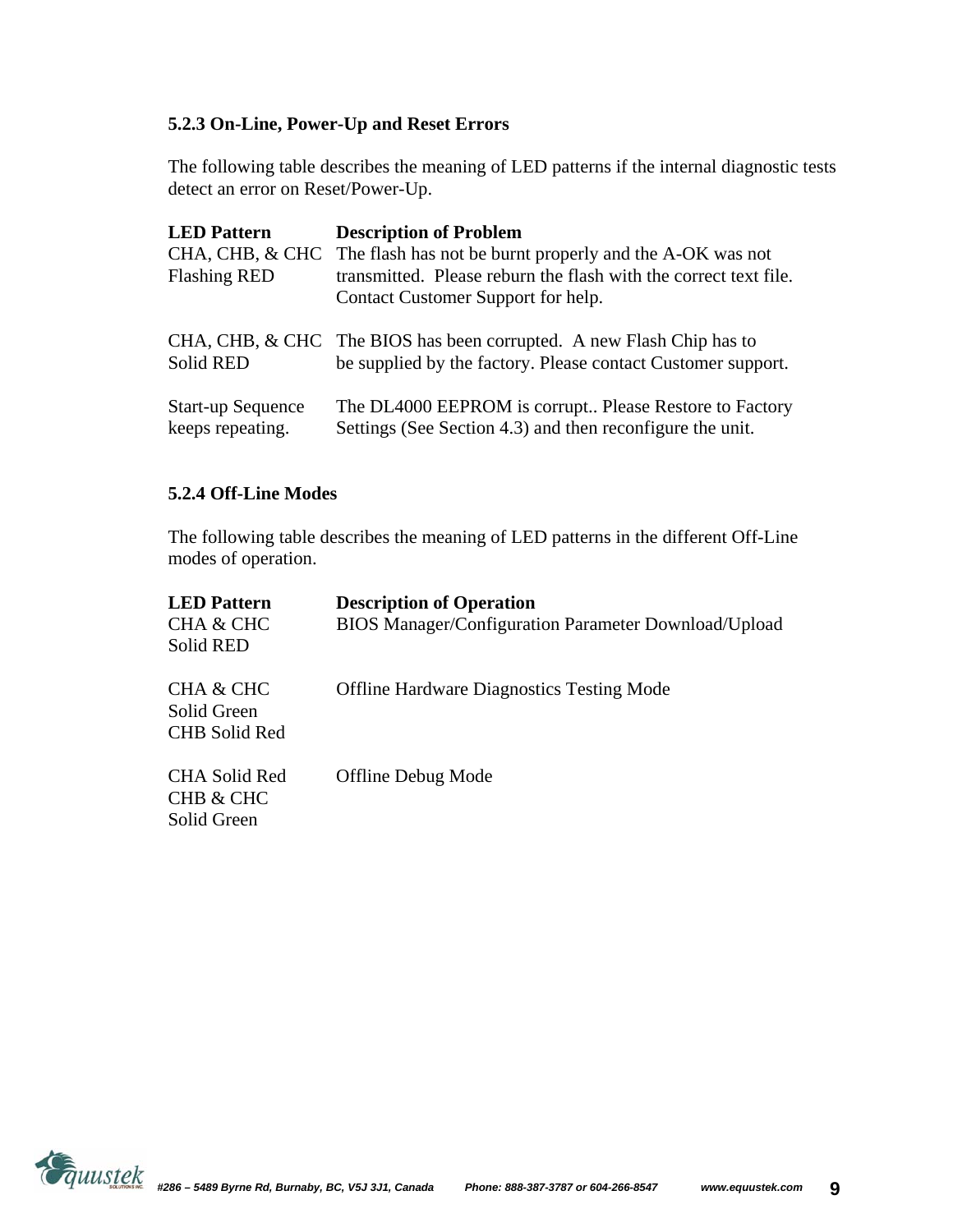### **6.0 DL4000 Wiring Diagrams**



**Pin Numbering for the DL4500** 

**6.1 Configuration Cable DL4000-CHA RS-232 6.2 Online Cable DL4000-CHA – No Handshaking 6.3 Online Cable DL4000-CHB – No Handshaking** 



**6.4 Online Cable DL4000-CHA RS-232C – With Handshaking** 



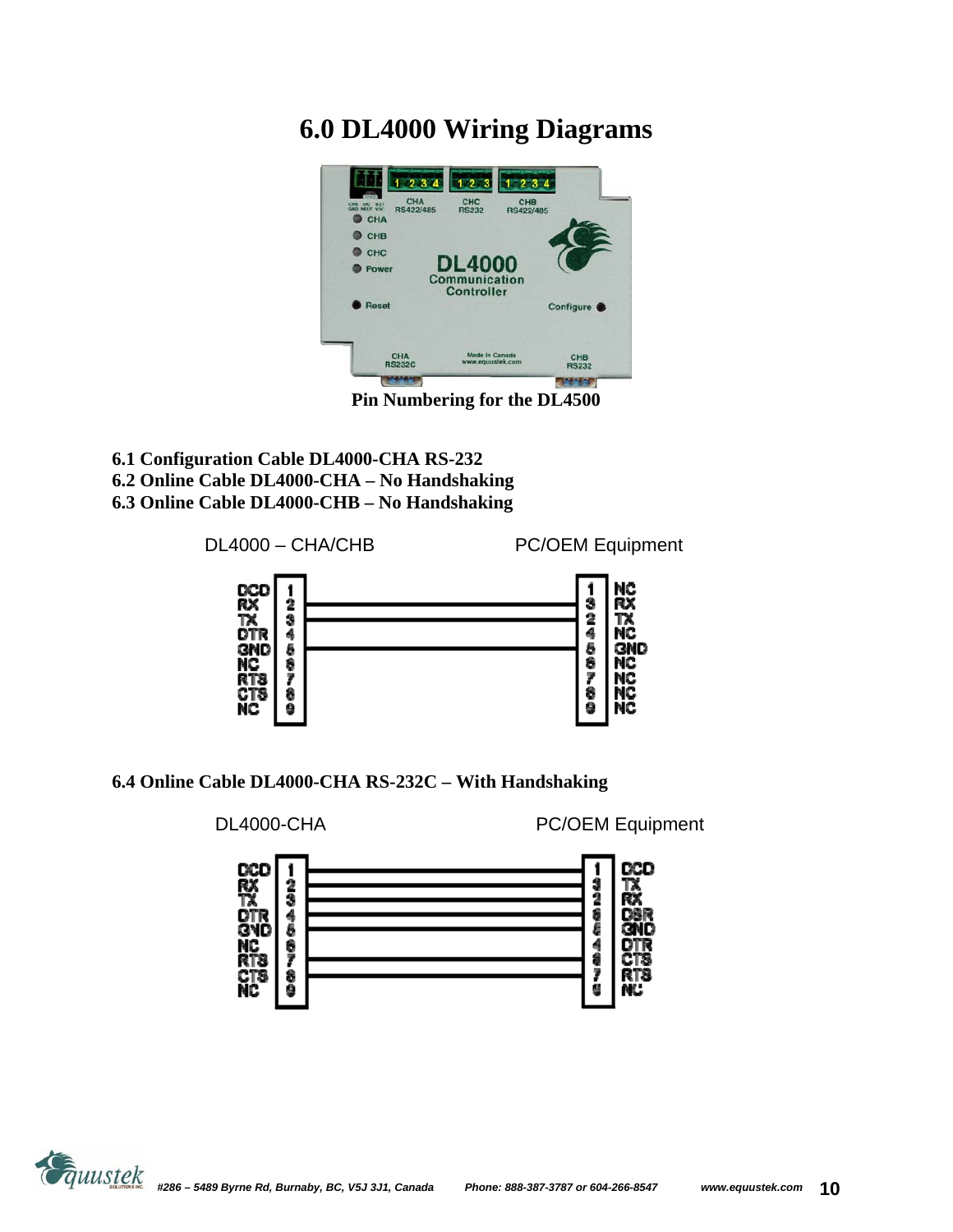#### **6.5 Online Cable DL4000-CHB RS-232 – With RTS/CTS Handshaking**



**Note: 4 Pin Connectors are numbered from Left to Right**  For two wire RS485 Jumper Pins 1-2 and 3-4 for - and + wires respectively

**6.8 Online Cable DL4000-CHC RS232** 



**Note: 3 Pin Connectors are numbered from Left to Right** 

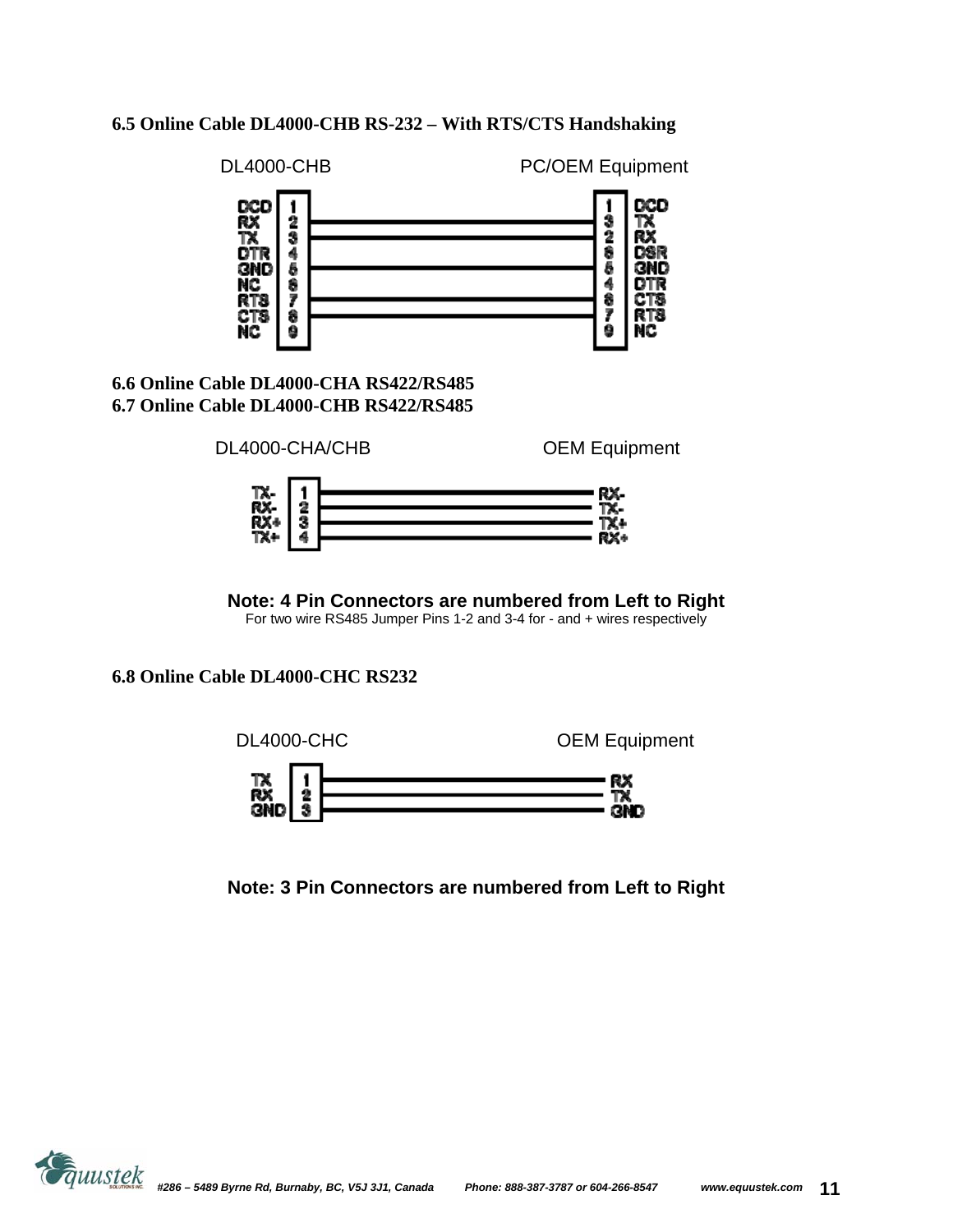# **7.0 DL4000 Networking Applications**

**7.1 DL4000-DFX – Two DF1 serial devices to a PLC/SLC CH0 or DF1 port** 



#### **7.2 DL4000-DMX – Modbus Master/Slave to interface to DF1**

**7.2.1 DMX Modbus Master Mode** 



#### NOTE:

The Modbus Master can communicate with any Slave device on the Modbus Slave network and any devices capable of receiving PLC5 message commands. Modbus and DF1 addresses must not be duplicated (convert to the same radix) or the Master will receive two responses. The DL4000 can be any station number on DF1 including Station 00 (not used on Modbus).

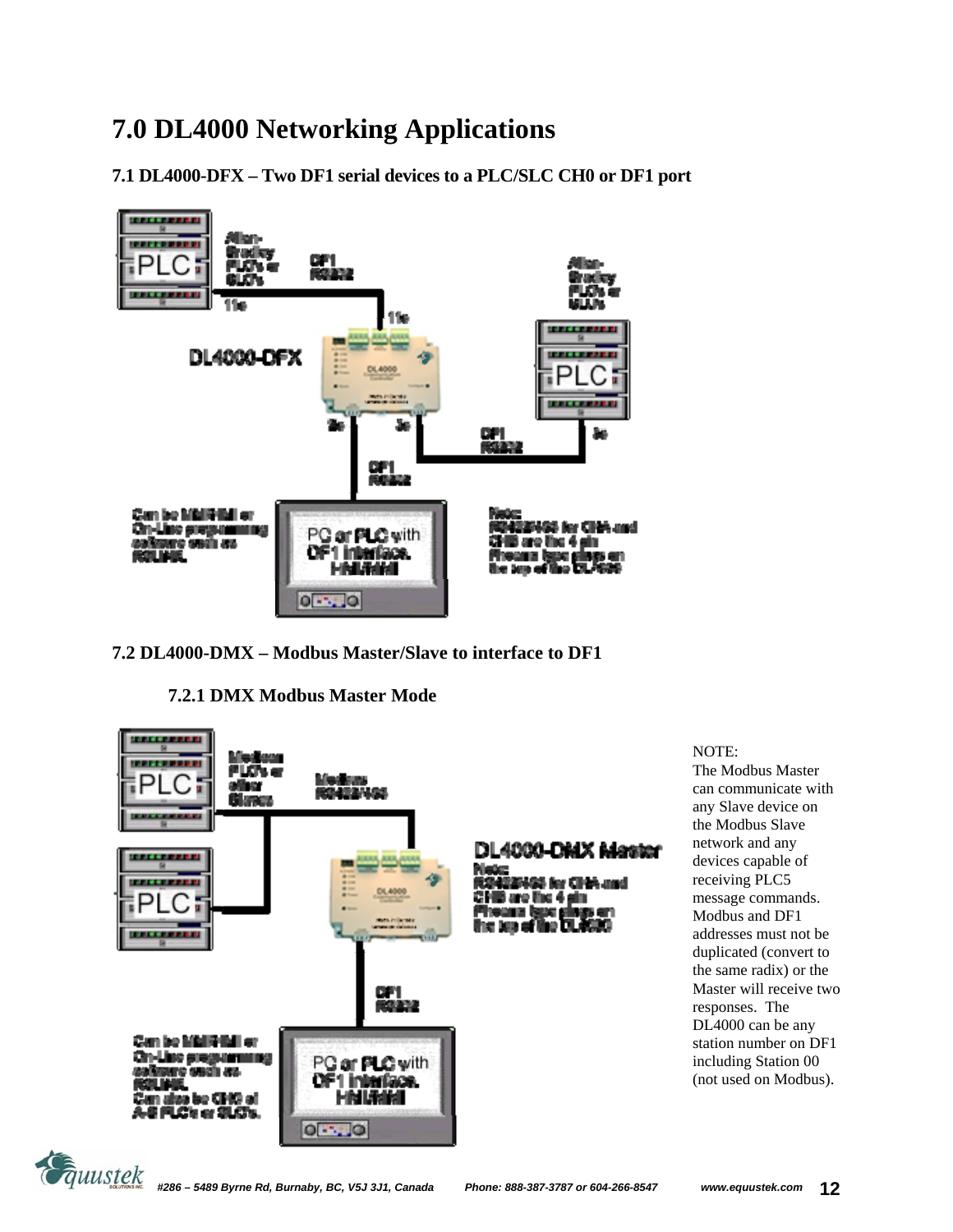

### **7.2.2 DMX Modbus Master Mode using MODBUS PLUS VIA BM85 BRIDGE**

**7.3 DL4000-MMX – Modbus RTU Slave to Modbus ASCII Master interface** 



Note: Modbus RTU Network could also be RS422/485 and Modbus ASCII network could be RS232.